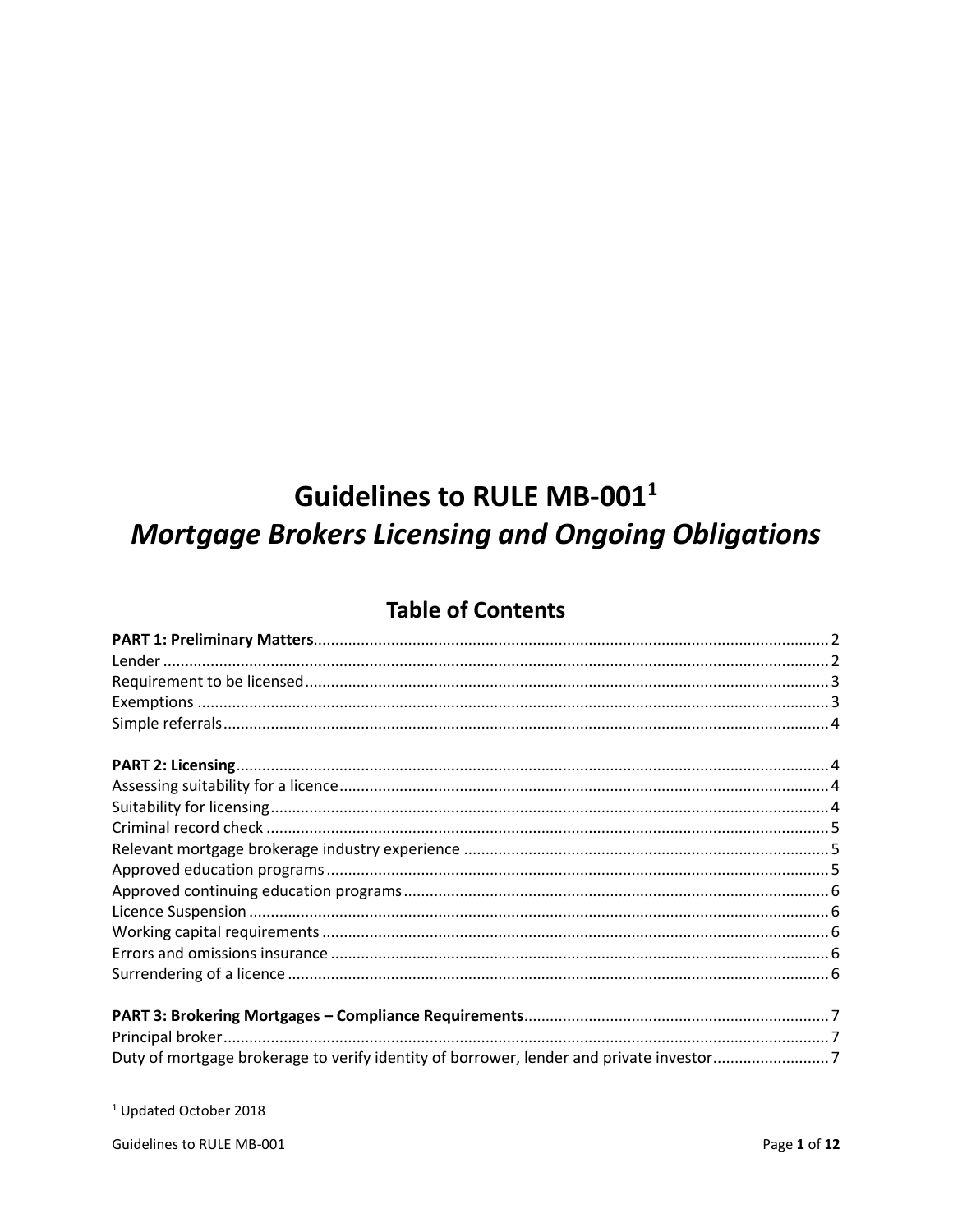| Disclosure to the private investor |  |
|------------------------------------|--|
|                                    |  |
|                                    |  |
|                                    |  |
|                                    |  |
|                                    |  |
|                                    |  |
|                                    |  |
|                                    |  |
|                                    |  |
|                                    |  |

# **Introduction**

These guidelines are intended to provide clarification and assistance to mortgage brokerage industry participants in New Brunswick by illustrating how the Financial and Consumer Services Commission (the Commission) and the Director of Mortgage Brokers (the Director) may apply the provisions of Rule MB-001 *[Mortgage Brokers Licensing and Ongoing Obligations](https://www.fcnb.ca/sites/default/files/2020-07/Rule%20MB-001%20Licensing%20and%20Ongoing%20Obligations%20%28Consolidated%20up%20to%201%20October%202018%29.pdf)* (the Rule ), and other related legislation.

All references in this guideline are to the Rule, and all references to the Act are to the *[Mortgage Brokers](https://laws.gnb.ca/en/ShowPdf/cs/2014-c.41.pdf)  [Act](https://laws.gnb.ca/en/ShowPdf/cs/2014-c.41.pdf)* (the Act), unless otherwise noted.

The guidelines are intended to provide assistance in interpretation only and do not have legal effect. The guidelines should be read along with the Act and the Rule. If there is a conflict with the legislation, the provisions of Act or the Rule prevail.

# **PART 1: Preliminary Matters**

# <span id="page-1-1"></span><span id="page-1-0"></span>**Lender**

The term "lender" is used throughout the Rule. This is a general term used to describe all types of lenders, including financial institutions, insurance companies, private investors and others who lend money, either on their own behalf or on behalf of another person.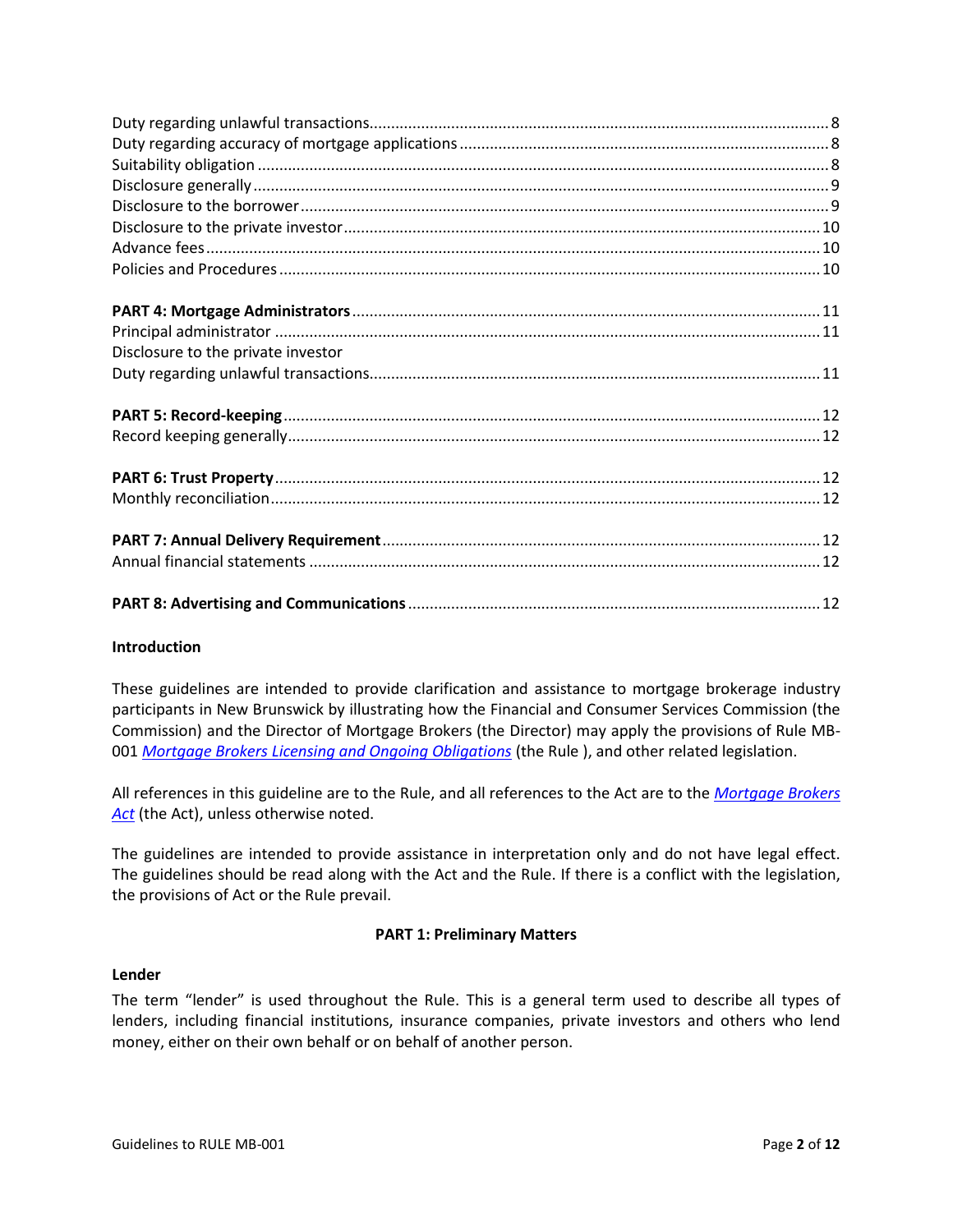### <span id="page-2-0"></span>**Requirement to be licensed**

Individuals and mortgage brokerages and administrators must be licensed if they are carrying on business in New Brunswick and engaging in any of the activities set out in subsections 1(3) and 1(4) of the *Mortgage Brokers Act*.

Individuals or mortgage brokerages and administrators should consider several factors in determining whether the type of activity they are conducting falls within the activities set out in subsections 1(3) and 1(4) of the Act, including:

- being or expecting to be remunerated or compensated;
- directly or indirectly soliciting;
- engaging in activities similar to a licence holder, such as taking information that would be contained in a mortgage application;
- carrying on the activity with repetition, regularity or continuity;
- whether the activity is incidental to other activities or part of an individual or firm's primary business; or
- in connection to New Brunswick (ie. location of the borrower, private investor or property).

The Director will look at the type of activity conducted and whether it is carried out for a business purposed to determine if an individual must be licensed.

More details on exemptions is provided in the "Exemptions" below.

Mortgage brokerages who act as "credit brokers" as defined under the *[Cost of Credit Disclosure and](https://laws.gnb.ca/en/ShowPdf/cs/C-28.3.pdf)  [Payday Loans Act](https://laws.gnb.ca/en/ShowPdf/cs/C-28.3.pdf)* , are also required to be registered as a credit broker pursuant to section 6 of the *Cost of Credit Disclosure and Payday Loans Act*.

# <span id="page-2-1"></span>**Exemptions**

The Rule provides exemptions from the Act, in its entirety; it also provides exemptions from the licensing requirements of the Act.

Section 2 of the Rule provides an exemption from the Act for financial institutions and insurance companies who conduct the activities set out in subsections 1(3) and 1(4) of the Act. Paragraph 2(c) sets out an exemption from the Act for a director, officer or employee of a financial institution or insurance company. They cannot rely on this exemption if they are promoting products and services of a third party, or acting on behalf of another person. The exemption for insurance companies includes an exemption for licensed agents of an insurance company, whether an individual or a corporation, to permit the use of professional corporations. A licensed agent of an insurance company who is a professional corporation can rely on this exemption.

Paragraph 2(d) sets out an exemption from the Act for registrants under the New Brunswick *Securities Act* or other Canadian securities legislation. Any person who is conducting activities set out in subsections 1(3) and 1(4) of the Act with respect to a syndicated mortgage (a mortgage in which two or more persons or companies participate, directly or indirectly, as lenders in the debt obligation that is secured by the mortgage) must comply with securities requirements.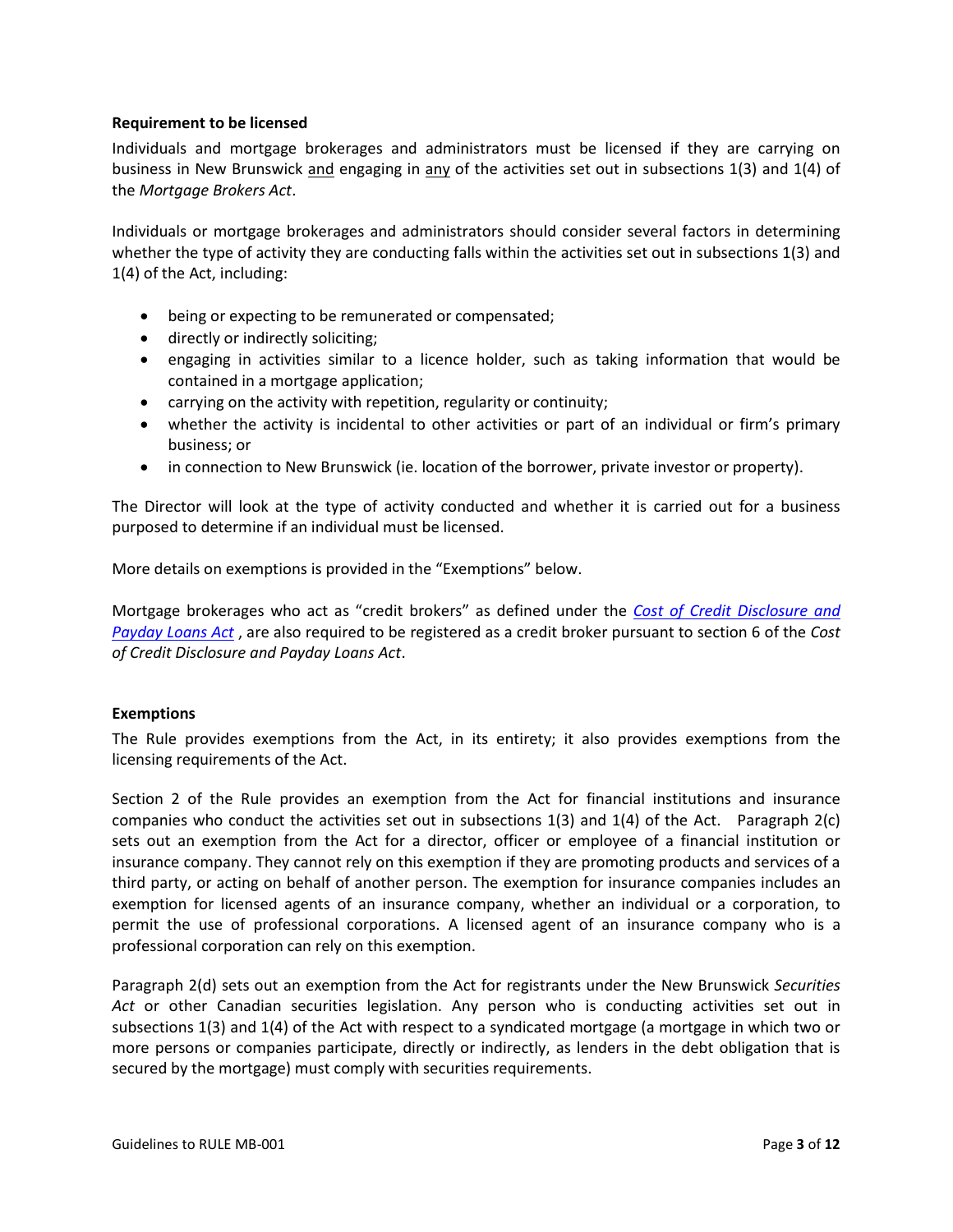It is important to note that securities registrants who do not typically conduct mortgage broker activities in their permitted and regulated securities activities cannot rely on this exemption. For example, a registered scholarship plan dealer would not be conducting mortgage brokerage or mortgage administrator activities in their permitted and regulated securities activities and cannot rely on this exemption if he or she is conducting activities set out in subsections 1(3) and 1(4) of the *Act*.

# <span id="page-3-0"></span>**Simple referrals**

When only basic information is provided to a prospective lender, such as name and contact details of a prospective borrower, there is no requirement for the person providing the information to be licensed. However, where a referral is made for a benefit (a fee or other remuneration), the amount or nature of the benefit must be disclosed to the borrower prior to proceeding with the mortgage brokerage services being offered. If the exact amount of the fee is not known then a reasonable estimate should be provided.

Lead generation or referrals that go beyond name and contact details would not fall within this exemption. Those individuals or firms taking mortgage applications or pre-screening possible referrals to mortgage brokerages are required to be licensed.

As a best practice, the disclosure should be made at the time when the potential borrower is accessing the service of the mortgage broker. The referral fees paid by a brokerage must also be disclosed to the borrower at least 2 days prior to the mortgage taking effect and the exact amount of fees must be disclosed at that time.

# **PART 2: Licensing**

#### <span id="page-3-2"></span><span id="page-3-1"></span>**Assessing suitability for a licence**

Three fundamental criteria are used to assess whether an individual is or remains suitable for licensing:

- **Proficiency**: individuals must meet the applicable education and experience requirements, and any continuing education requirements;
- **Integrity**: licence holders must conduct themselves with integrity and have an honest character; the integrity of individuals is assessed through the application process and through compliance reviews;
- **Solvency**: an individual that is insolvent or has a history of bankruptcy may not be suitable for a licence.

It is the responsibility of the mortgage brokerage or mortgage administrator to ensure compliance of the individuals acting on its behalf. The brokerage and administrator must have policies and procedures in place that detail the everyday compliance practices to be undertaken by all employees.

### <span id="page-3-3"></span>**Suitability for licensing**

All licence holders must maintain their suitability in order to maintain their licence. If the Director determines a licence holder has become unsuitable for licensing, the Director may suspend or revoke their licence.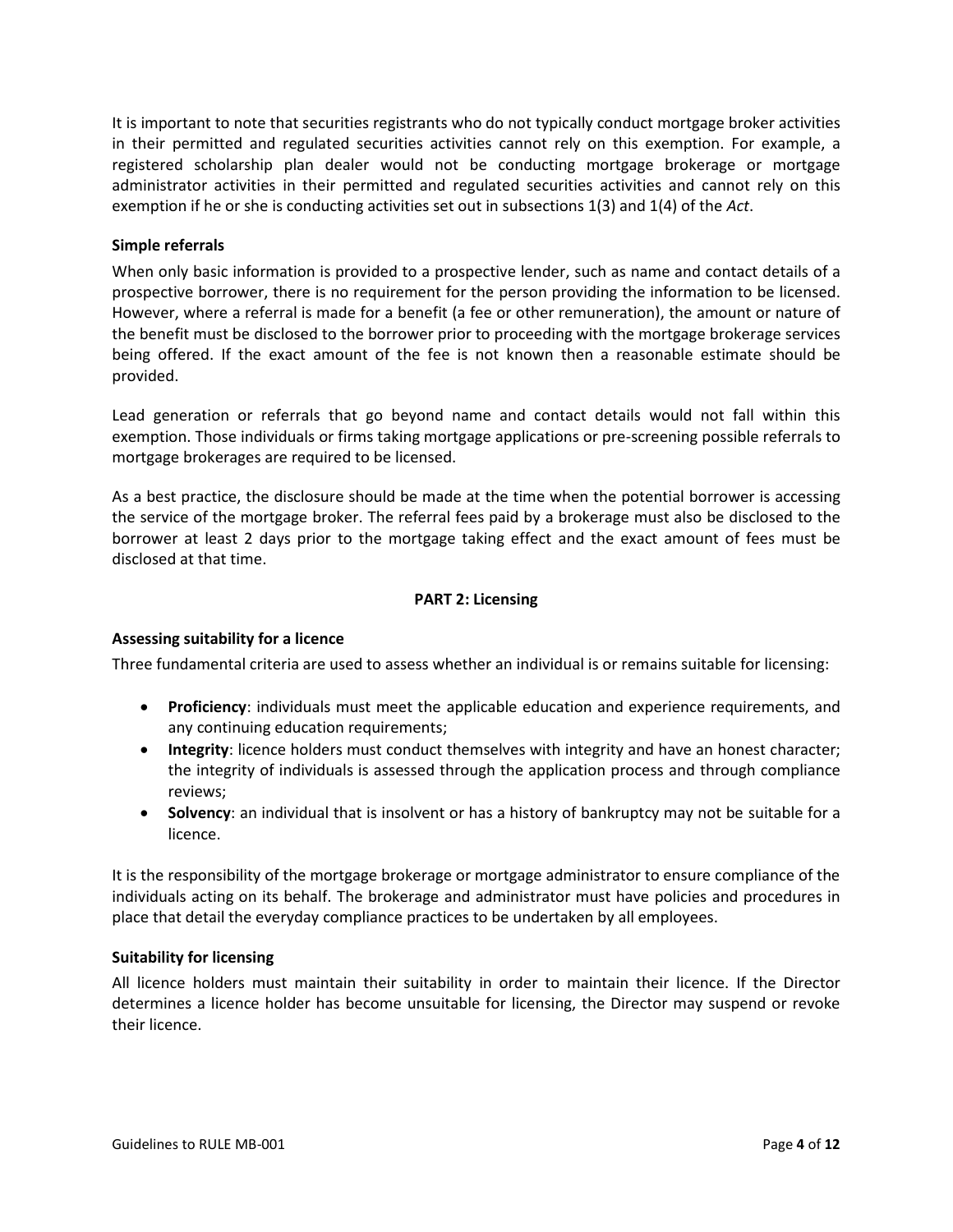# <span id="page-4-0"></span>**Criminal record check**

Criminal record checks are one component of assessing integrity and honest character. A criminal record check will be conducted on all applicants at the time of the initial application and a licence holder may be subject to further criminal record checks at any time during the term of their licence.

An applicant for a mortgage brokerage licence will be subject to a criminal record check for:

- each director and officer when it is a corporation;
- each partner in the case of a partnership; or
- the sole proprietor, if it is a sole proprietorship.

An applicant for a mortgage administrator licence will be subject to a criminal record check for each director and officer of the corporation.

By submitting the application for licensing, the applicant and any officers, directors or partners of the applicant, will be asked to provide a Canadian Police Information Centre Criminal Record Check as well as individually authorize the collection of their personal information contained in any police records; records from other government or non-governmental regulators; credit records and employment records that the Director may need to complete his or her review of the applicant. Licence holders may also be asked to provide such authorization for the Director to access the above information to assess the licence holder's continued suitability for licensing.

# <span id="page-4-1"></span>**Relevant mortgage brokerage industry experience**

Section 4 of the Rule requires that all licence holders complete an approved education program, or demonstrate equivalent education and relevant industry experience. Employees of federally regulated entities will also be required to complete the approved education program, or demonstrate education and equivalent industry experience.

An applicant for a mortgage broker licence will need to demonstrate relevant experience in the mortgage brokerage industry (minimum 24 months in the last 36 months):

- during employment at a mortgage brokerage or mortgage administrator in New Brunswick;
- during employment at a licensed mortgage brokerage in Canada;
- in related fields, such as financial institutions or insurance companies that are federally regulated.

Applicants wishing to demonstrate an equivalent combination of education and experience under paragraph 11(1)(d.1) of the Act must outline their relevant mortgage brokerage industry experience and specify how their educational qualifications and experience are equivalent to, or exceed, the approved education program.

#### <span id="page-4-2"></span>**Approved education programs**

The Rule requires that all applicants for a mortgage broker or mortgage associate licence successfully complete an approved education program. Paragraphs 4(2)(d) and 4(3)(d) specify that applicants for a mortgage broker or mortgage associate licence must have successfully completed the approved program within the three year period immediately preceding the application. Alternatively, subsection 4(5) of the Rule specifies that an applicant who has successfully completed an approved education program more than three years prior to their application, but has gained at least one year of relevant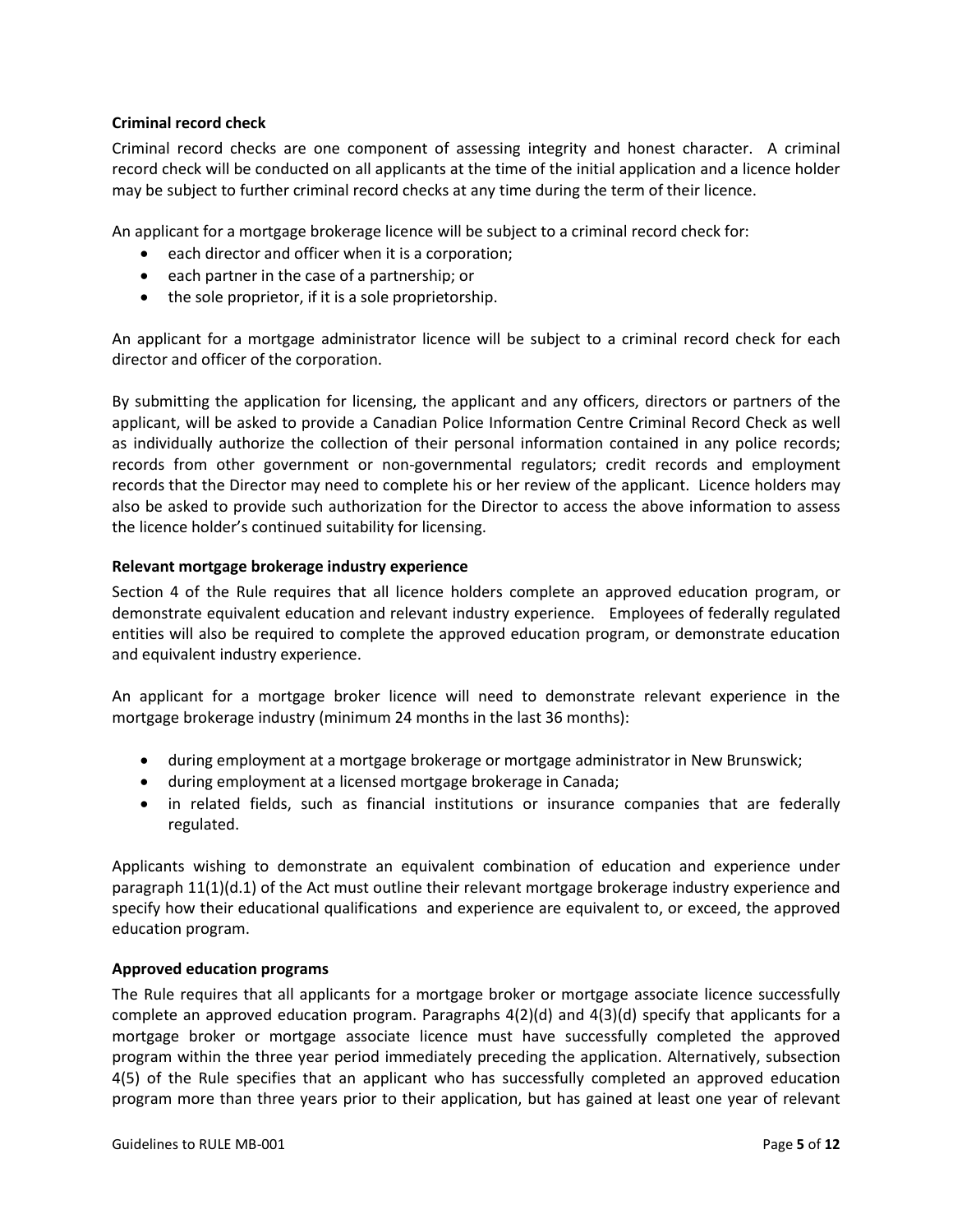mortgage brokerage industry experience in the three year period immediately preceding the application may qualify for a licence.

To allow time for industry participants to come into compliance with the terms of the Rule, a transition provision has been included to allow an applicant for a mortgage broker or mortgage associate licence to rely on the exemption provided under paragraph 58(1)(ii) and subsection 58(2) of the Rule by undertaking to successfully complete an approved education program within nine months following the date the Rule comes into force. Note, however, that licence holders who fail to successfully complete the required course within the nine month timeframe will be in breach of the undertaking, and can result in the loss of their licence or other sanctions.

# <span id="page-5-0"></span>**Approved continuing education programs**

Any continuing education requirements will be approved by the Director from time to time and all affected licence holders will be notified by the Commission.

# <span id="page-5-1"></span>**Licence Suspension**

The Commission may make an application to the [Tribunal](http://fcnbtribunal.ca/splash.html) if it has serious concerns about the ongoing suitability of a licence holder, particularly if a licence holder is charged with a crime, such as fraud or theft. Under section 75 of the Act, a licence may be suspended or restricted if, upon the application of the Commission, the Tribunal determines it is no longer in the public interest for the licence to remain in force.

# <span id="page-5-2"></span>**Working capital requirements**

Section 7 of the Rule requires that certain licence holders maintain minimum working capital. This requirement applies only to licence holders who are holding client funds in trust; namely mortgage brokerages with an endorsement and mortgage administrators. A mortgage brokerage that does not hold client funds in trust is not subject to this requirement.

Subsection 7(2) of the Rule requires that a mortgage brokerage with an endorsement or a mortgage administrator notify the Director immediately if their working capital is less than the required amount. Those firms that are required to maintain minimum working capital must know their working capital positions at all times. The frequency of these working capital calculations depends on many factors, including the size of the firm, the nature of its business and the stability of the components of its working capital.

#### <span id="page-5-3"></span>**Errors and omissions insurance**

The Director will review applicant's insurance coverage as part of the application process, to confirm that the applicant complies with the requirements set out in section 8 of the Rule.

# <span id="page-5-4"></span>**Surrendering of a licence**

A mortgage brokerage that transfers its files to another mortgage brokerage will be required to meet its obligations under the Act, such as ensuring continuing insurance coverage on its files and the maintenance of records. A brokerage will need to confirm that all of its client obligations have been addressed prior to surrendering its licence.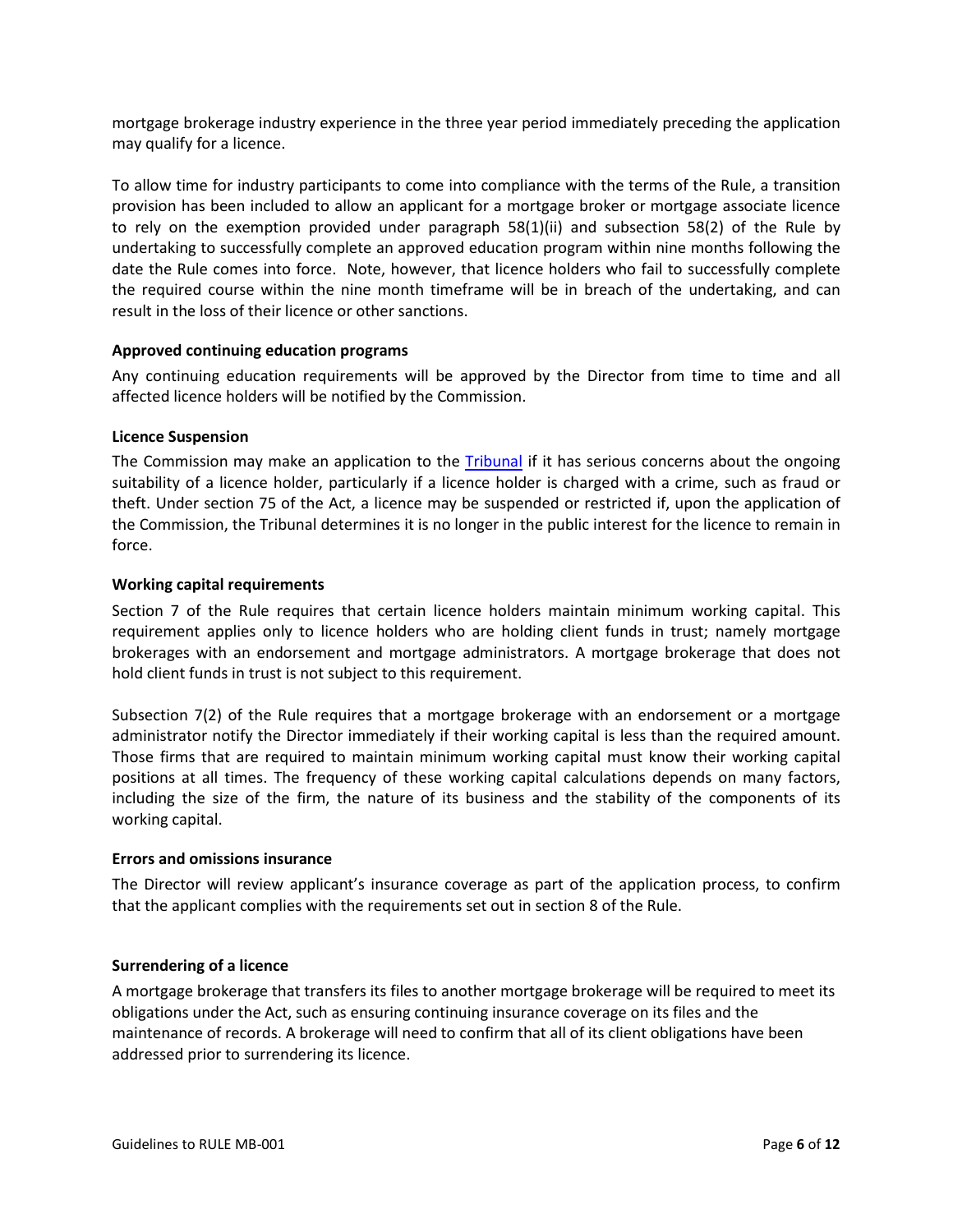#### **PART 3: Brokering Mortgages – Compliance Requirements**

#### <span id="page-6-1"></span><span id="page-6-0"></span>**Principal broker**

The responsibilities of the principal broker are set out in sections 11 and 12 of the Rule. Compliance with the Act and Rule is not only a responsibility of the principal broker, but is a brokerage-wide responsibility and an integral part of the mortgage brokerage's activities. Everyone in the mortgage brokerage should understand the standards of conduct for their role in the brokerage. This includes the board of directors, partners, management, employees and agents.

#### <span id="page-6-2"></span>**Duty of mortgage brokerage to verify identity of borrower, lender and private investor**

Section 13 of the Rule states that a mortgage brokerage and its brokers and associates must verify the identity of each borrower, lender or private investor. The steps a mortgage brokerage should take to verify identity will depend on the circumstances. In general, the identity of an individual can be ascertained by referring to the individual's **original**:

- Canadian birth certificate;
- valid driver's licence issued in Canada;
- current Canadian passport;
- Certificate of Canadian Citizenship or Certification of Naturalization;
- Permanent Resident Card or other document indicating immigration status in Canada;
- Certificate of Indian Status issued by the Government of Canada; or
- other similar government issued document.

Should an individual not be able to be physically present at the mortgage brokerage, a mortgage brokerage may rely on an agent for identification purposes, provided the agent for identification purposes is a licensed mortgage broker or mortgage associate in New Brunswick or holds an equivalent authorizing certificate from another Canadian jurisdiction.

The existence of a corporation, other than a financial institution and insurance company, can be confirmed and the name and address and the names of its directors ascertained by referring to its certificate of corporate status, or any other record that confirms its existence as a corporation. For New Brunswick corporations, or extra-provincial corporations doing business in New Brunswick, a record of the Service New Brunswick Corporate Affairs Registry for an active entity would generally satisfy this requirement.

The existence of a financial institution can be confirmed by referring to an Act of Parliament or similar record that ascertains its existence as a financial institution.

The existence of an insurance company is confirmed by referring to the [Insurance Licence Database](http://www.fcnb.ca/search-the-insurance-licence-database.html) of insurance companies maintained pursuant to the *Insurance Act* of New Brunswick.

The existence of an entity, other than a corporation, financial institution or insurance company, is confirmed by referring to a partnership agreement, articles of association or other similar record that ascertains its existence. For New Brunswick partnerships and business names, a record from Service New Brunswick's Corporate Affairs Registry would generally satisfy this requirement.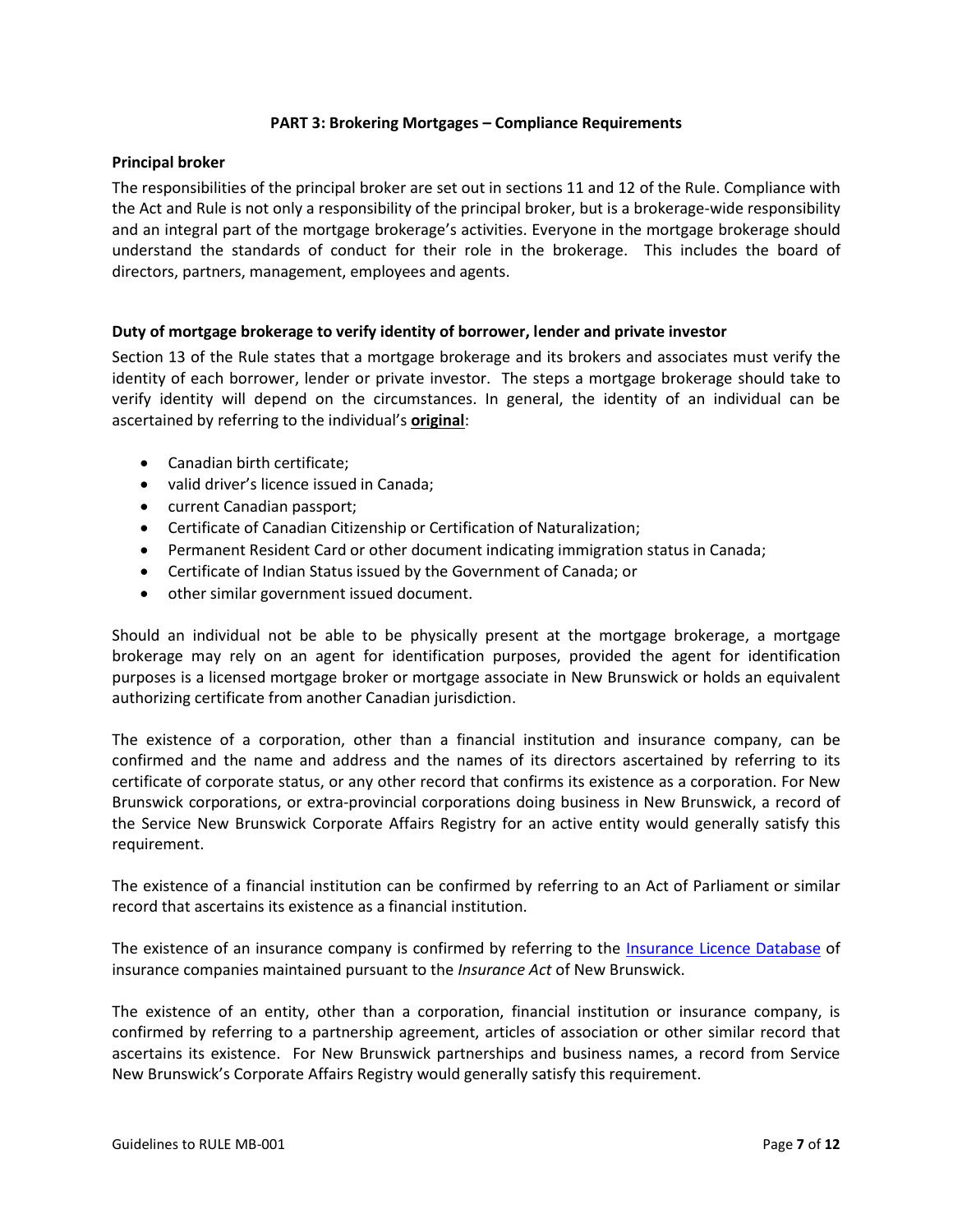Records verifying identity must be maintained and may be in paper form, or in an electronic format, and must be obtained from a public source. In certain circumstances it may be reasonable for the mortgage brokerage to rely on a record which previously verified the identity.

It is up to the mortgage brokerage to determine the appropriate steps to comply with the requirements of section 13 of the Rule, and to consider other requirements, such as anti-money laundering legislation. These steps should be outlined in the mortgage brokerage's policies and procedures manual.

# <span id="page-7-0"></span>**Duty regarding unlawful transactions**

Sections 14 of the Rule requires that mortgage brokerages must not act for a party if it has reason to believe the mortgage, its renewal or the investment in it is unlawful. In such circumstances, there may be the following indications of unlawful activity:

- the identification provided may have been forged or altered;
- the borrower is acting as a "straw borrower" and/or is not the person who will be making the mortgage payments;
- the property value seems inflated or overvalued; or
- the income verification provided may have been inflated, altered or forged.

The mortgage brokerage, and those acting on its behalf, must be aware of potential indications of unlawful activity, and must not act on behalf of those who may be participating in unlawful activities.

# <span id="page-7-1"></span>**Duty regarding accuracy of mortgage applications**

The mortgage brokerage and those acting on its behalf are in a unique position to confirm the borrower's identity, and to identify irregularities in the mortgage application. Section 16 of the Rule requires that if a mortgage brokerage, or anyone acting on its behalf, identifies irregularities in the mortgage application that give reason to doubt the accuracy of the information provided, the mortgage brokerage must notify the lender accordingly. For example, mortgage brokerages and those acting on its behalf should exercise caution in circumstances where:

- there is no supporting documentation provided by an applicant;
- birth date, address, signature or name spelling of the applicant are inconsistent;
- photo identification does not look like the applicant;
- address provided is a post office box or applicant does not provide an address;
- cheques are not personalized;
- the applicant attempts to avoid involvement of other parties, such as a spouse; or
- the applicant refuses to meet in person.

To address any doubts, the mortgage brokerage or those acting on its behalf should ask more questions, verify additional pieces of identification and look for signs of tampering in the documentation provided. They should also document any explanation from the applicant and advise the lender of any concerns.

#### <span id="page-7-2"></span>**Suitability obligation**

The suitability obligation to a borrower is built on the principal of acting in the best interest of the client. Any recommendation from a broker or associate to the borrower must take into consideration the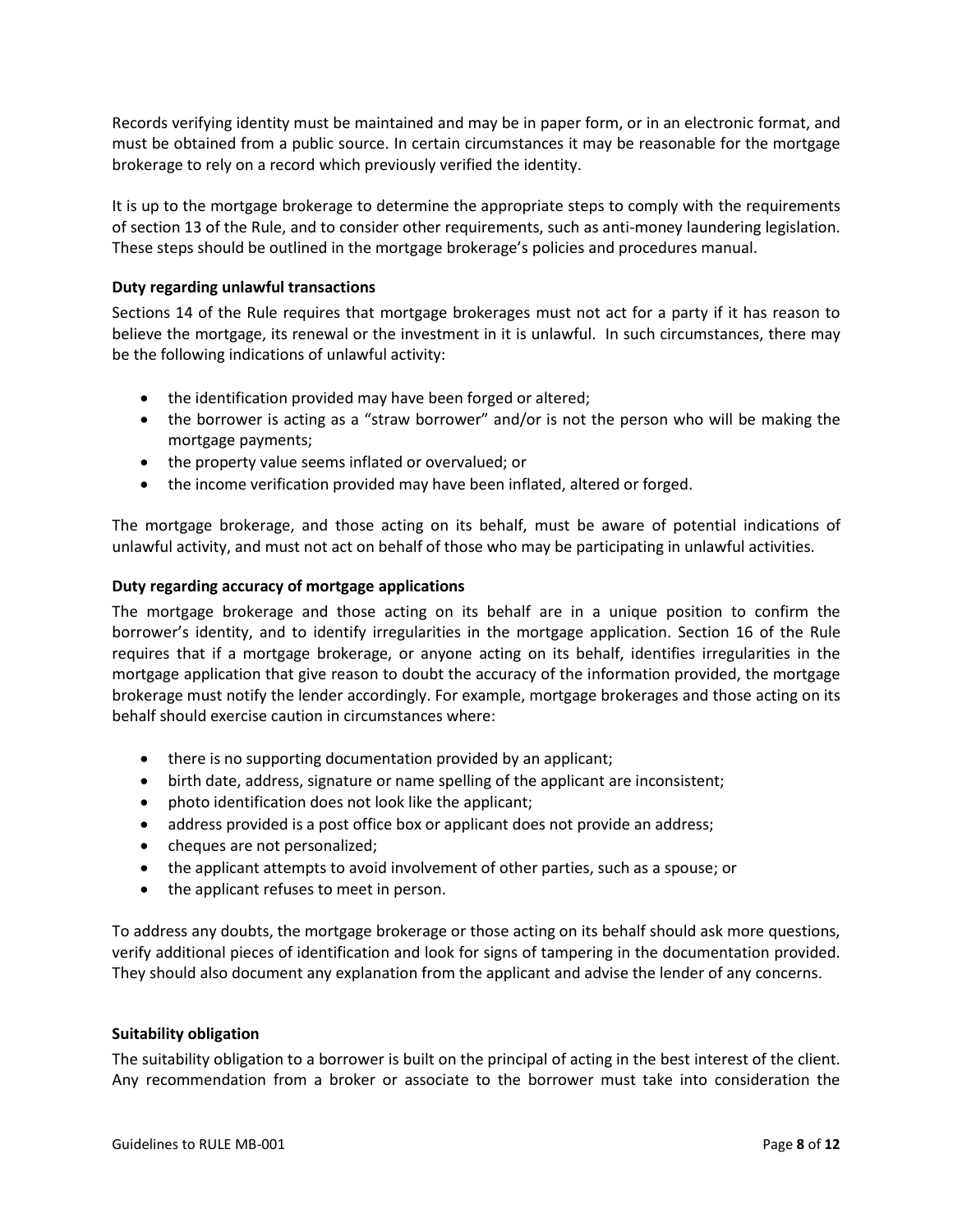unique circumstances of the borrower and the recommendation must be suitable in light of those circumstances.

To meet the suitability obligation, the mortgage brokerage, and those acting on its behalf, must ensure they have sufficient information to understand and assess the borrower's circumstances, such as:

- **Needs and objectives**: Will this mortgage meet the borrower's present and ongoing needs? Could the borrower's family status or employment change during the term of the mortgage?
- **Financial circumstances**: Is the mortgage affordable for the borrower?
- **Risk tolerance**: Can the borrower tolerate an increased mortgage payment due to fluctuations in interest rates? Is the term appropriate for the borrower?

It is also important that any recommendations provided to a borrower consider the costs of homeownership. This will ensure the borrower not only qualifies for a mortgage product but can also afford the mortgage. Other factors to consider include:

- heating costs, property taxes, home maintenance and renovations; and/or
- monthly debt payments, e.g. car loans or leases, credit card payments, lines of credit payments, and student loan payments.

#### <span id="page-8-0"></span>**Disclosure generally**

Section 83 of the Act requires that mortgage administrators, brokerages, brokers and/or associates present information in a clear and concise manner. Licence holders must present clear and meaningful disclosure so that clients can readily understand the information. These requirements are consistent with the obligation of all licence holders to deal fairly, honestly and in good faith with clients as set out in section 35 of the Act.

Where a mortgage brokerage or mortgage administrator must obtain the written acknowledgment of the disclosure, written acknowledgment can be obtained by:

- manual signature;
- electronic representation of the manual signature; or
- electronic information where the person provides his or her name and indicates that the name is provided as a signature acknowledging the disclosure document.

Mortgage brokerages and mortgage administrators are required to disclose any conflict of interest they may have to the borrower or private investor. Clients must be informed about any conflict of interest that may affect the services the mortgage brokerage or mortgage administrator provides to ensure the client has realistic expectations of the services offered. The specific disclosure requirements for mortgage brokerages are set out in the Rule under section 18, and for mortgage administrators in section 36.

#### <span id="page-8-1"></span>**Disclosure to the borrower**

Section 18 of the Rule provides that all fees paid by the borrower must be disclosed prior to entering into the mortgage. Under section 19, the mortgage brokerage must also disclose to the borrower the fees it receives from others, and under section 20 the mortgage brokerage must disclose to the borrower the fees it will pay to others.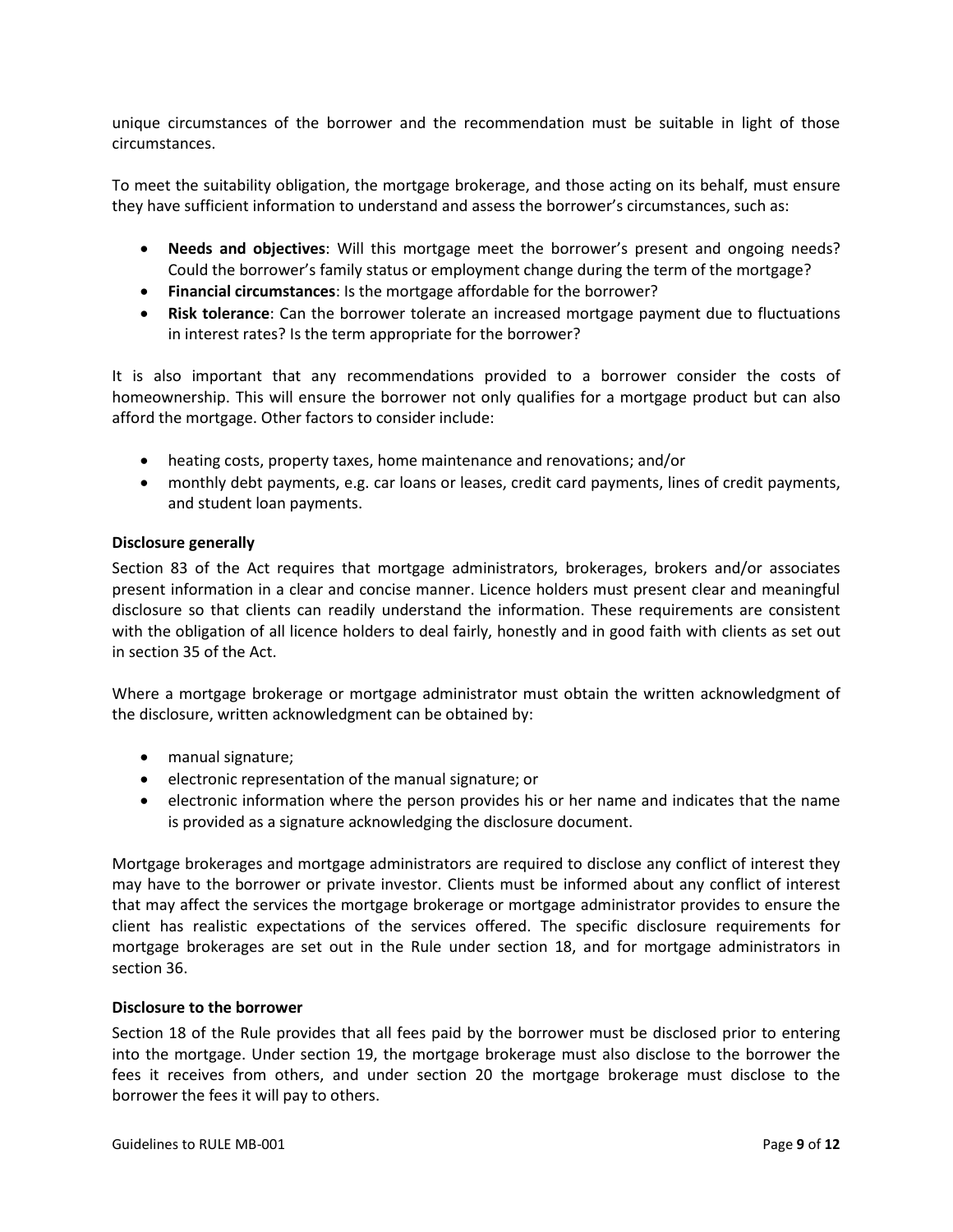Mortgage brokerages must also comply with the disclosure requirements set out in the *Cost of Credit Disclosure and Payday Loans Act,* including the delivery of the initial disclosure statement. The disclosure to borrowers required under the *Cost of Credit Disclosure and Payday Loans Act* can be combined with the disclosure required under the *Mortgage Brokers Act* and the Rule.

<span id="page-9-0"></span>Click [here](https://www.fcnb.ca/en/real-estate/mortgage-brokers/mortgage-broker-disclosure-overview/borrower-disclosure-requirements) for an overview of the disclosure to borrower requirements.

# **Disclosure to the private investor**

Section 22 of the Rule sets out the required disclosure the mortgage brokerage, or those acting on its behalf, must provide to the private investor. This disclosure must include, among other requirements, a written statement that provides a description and explanation of the material risks of the investment in a mortgage under consideration by the private investor. This statement must include the risks, key features, initial and ongoing costs and fees of the proposed investment in a mortgage. The mortgage brokerage must be able to understand and explain to the private investor the risks, key features, and costs of the proposed investment in a mortgage under consideration by the private investor.

Click [here](https://www.fcnb.ca/en/real-estate/mortgage-brokers/mortgage-broker-disclosure-overview/private-investor-disclosure-requirements) for an overview of the disclosure to private investor requirements and a sample disclosure form.

# <span id="page-9-1"></span>**Advance fees**

Mortgage brokerages cannot charge, collect or attempt to collect a fee or other remuneration from a borrower in advance in relation to a mortgage obtained by an individual for primary personal, family, or household purposes

Subsection 26(2) of the Rule provides clarification on collecting actual fees disbursed to third-parties. Pursuant to paragraph 1(3)(f) of the *Cost of Credit Disclosure and Payday Loans Act*, fees for professional services required for the purpose of confirming the value, condition, location or conformity to law of property that serves as security for the mortgage, disclosed to the borrower, are not considered advance fees if the borrower is given a report signed by the person providing the professional services and may give the report to third persons.

#### <span id="page-9-2"></span>**Policies and Procedures**

Section 27 of the Rule requires mortgage brokerages to establish and implement policies and procedures that establish a system of controls and supervision. Section 42 has a similar requirement for mortgage administrators. A system of controls and supervision consists of a compliance system that:

- provides assurance the mortgage brokerage or mortgage administrator and individuals acting on its behalf comply with mortgage broker legislation, and
- manages the risks associated with the mortgage brokerage or mortgage administrator business in accordance with prudent business practices.

An effective compliance system is essential for a mortgage brokerage and mortgage administrator to ensure it continues to be suitable for licensing. It provides reasonable assurance that the mortgage brokerage and mortgage administrator are meeting, and will continue to meet, all requirements of applicable mortgage broker legislation and are managing risks in accordance with prudent business practices. A compliance system should include internal controls, day to day and systemic monitoring and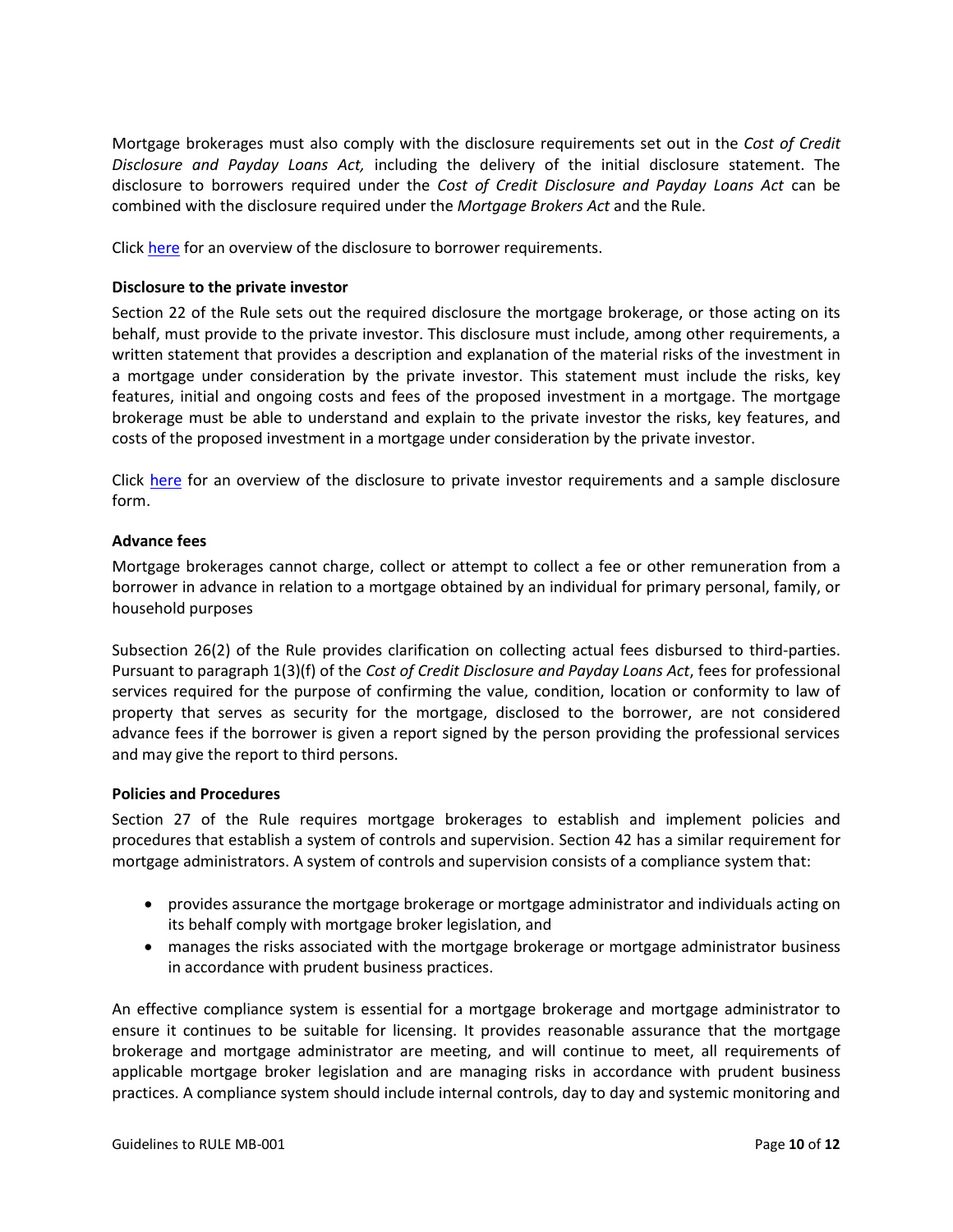supervision elements that are reasonably likely to identify non-compliance at an early stage, and supervisory systems that allow the mortgage brokerage or mortgage administrator to correct noncompliant conduct in a timely manner.

Elements of an effective compliance system could include:

- maintaining accurate books and records;
- managing conflicts of interest;
- managing marketing and sales practices;
- identifying and managing areas of non-compliance or weaknesses in compliance;
- escalating non-compliance or weaknesses in compliance to management or to another person to take supervisory action to correct;
- reviewing and, in some cases, approving transactions;
- ensuring policies and procedures are kept up-to-date and enforced;
- demonstrating a commitment to compliance; and
- ensuring sufficient resources and training are provided.

As part of the application process, the applicant must confirm the mortgage brokerage or mortgage administrator has established policies and procedures. It is the responsibility of the mortgage brokerage and mortgage administrator to determine whether their policies and procedures provide an effective compliance system. These procedures may be reviewed by the Director at any time.

<span id="page-10-0"></span>It is up to the mortgage brokerage and mortgage administrator to determine the most appropriate compliance system for its operations, considering the size and scope of their operations, the types of products and clients it services and any other relevant factors.

#### **PART 4: Mortgage Administrators**

#### <span id="page-10-1"></span>**Principal administrator**

The responsibilities of the principal administrator are set out in sections 34 and 35 of the Rule. Section 34 states that the mortgage administrator must verify the identity of a lender or private investor before entering into an agreement to administer a mortgage. The steps a mortgage administrator should take will depend on the circumstances. The identity can be ascertained by following the steps identified under the previous section on "Duty of mortgage brokerage to verify identity of borrower, lender and private investor".

#### <span id="page-10-2"></span>**Disclosure to the private investor**

Click [here](https://www.fcnb.ca/en/real-estate/mortgage-brokers/mortgage-broker-disclosure-overview/private-investor-disclosure-requirements) for an overview of the disclosure to private investor and administration agreement requirements.

#### **Duty regarding unlawful transactions**

Section 35 of the Rule requires that a mortgage administrator must not administer a mortgage for a lender or private investor if it has reason to believe the mortgage, its renewal or the investment in it is unlawful. In such circumstances, there may be the following indications of unlawful activity:

• the identification provided may have been forged or altered;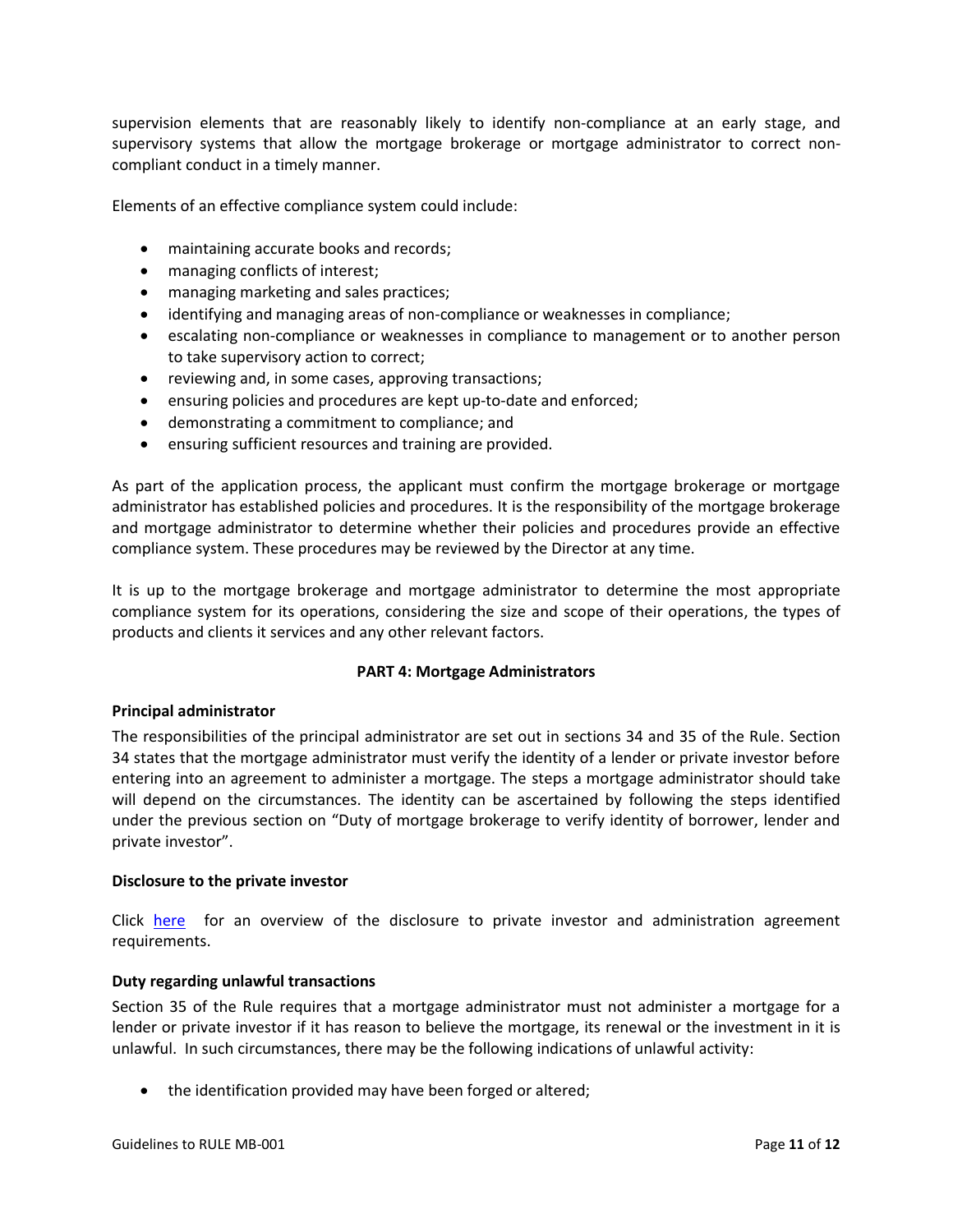- the borrower is acting as a "straw borrower" and/or is not the person who will be making the mortgage payments;
- the property value seems inflated or overvalued; or
- the income verification provided may have been inflated, altered or forged.

<span id="page-11-0"></span>The mortgage administrator must be aware of indications of unlawful activity, and not administer a mortgage when any of the parties may be participating in unlawful activities.

# **PART 5: Record-keeping**

# <span id="page-11-1"></span>**Record keeping generally**

Under section 44 of the Rule, mortgage brokerages and mortgage administrators must keep complete and accurate records of their business activities, financial affairs, client transactions, and demonstrate compliance with mortgage broker legislation.

Mortgage brokerages and mortgage administrators are required to maintain notes of communications that could have an impact on the client transaction or relationship with the mortgage brokerage or mortgage administrator. These communications include oral communications and written communications. While not every voice mail, email or record of telephone conversation needs to be saved, records of all communications relating to instructions from clients, disclosure, suitability or material risks of a mortgage or investment in a mortgage and any complaints must be maintained.

Subsection 45(2) of the Rule sets out record keeping requirements for mortgage brokerages and mortgage administrators who hold client funds in trust. The requirements in this subsection would typically be addressed in the written trust agreement between the private investor and the mortgage brokerage or mortgage administrator. These requirements do not apply to mortgage brokerages that do not hold client funds in trust.

# **PART 6: Trust Property**

#### <span id="page-11-3"></span><span id="page-11-2"></span>**Monthly reconciliation**

<span id="page-11-4"></span>The requirement to review trust account reconciliation statements only applies to a mortgage brokerage with an endorsement that is permitted to hold client funds in trust, or a mortgage administrator.

#### **PART 7: Annual Delivery Requirement**

#### <span id="page-11-5"></span>**Annual financial statements**

Section 55 of the Rule applies only to those firms that hold client funds in trust, such as mortgage brokerages with an endorsement or mortgage administrators. Annual financial statements are required to be filed to ensure those firms holding client funds in trust are meeting their working capital requirements.

#### <span id="page-11-6"></span>**PART 8: Advertising and Communications**

Sections 56 and 57 of the Rule set out the following requirements for all correspondence and advertising: brokerages and administrators must identify their licence category; individual licence holders (brokers and associates) must include the name issued on their licence, their licence category